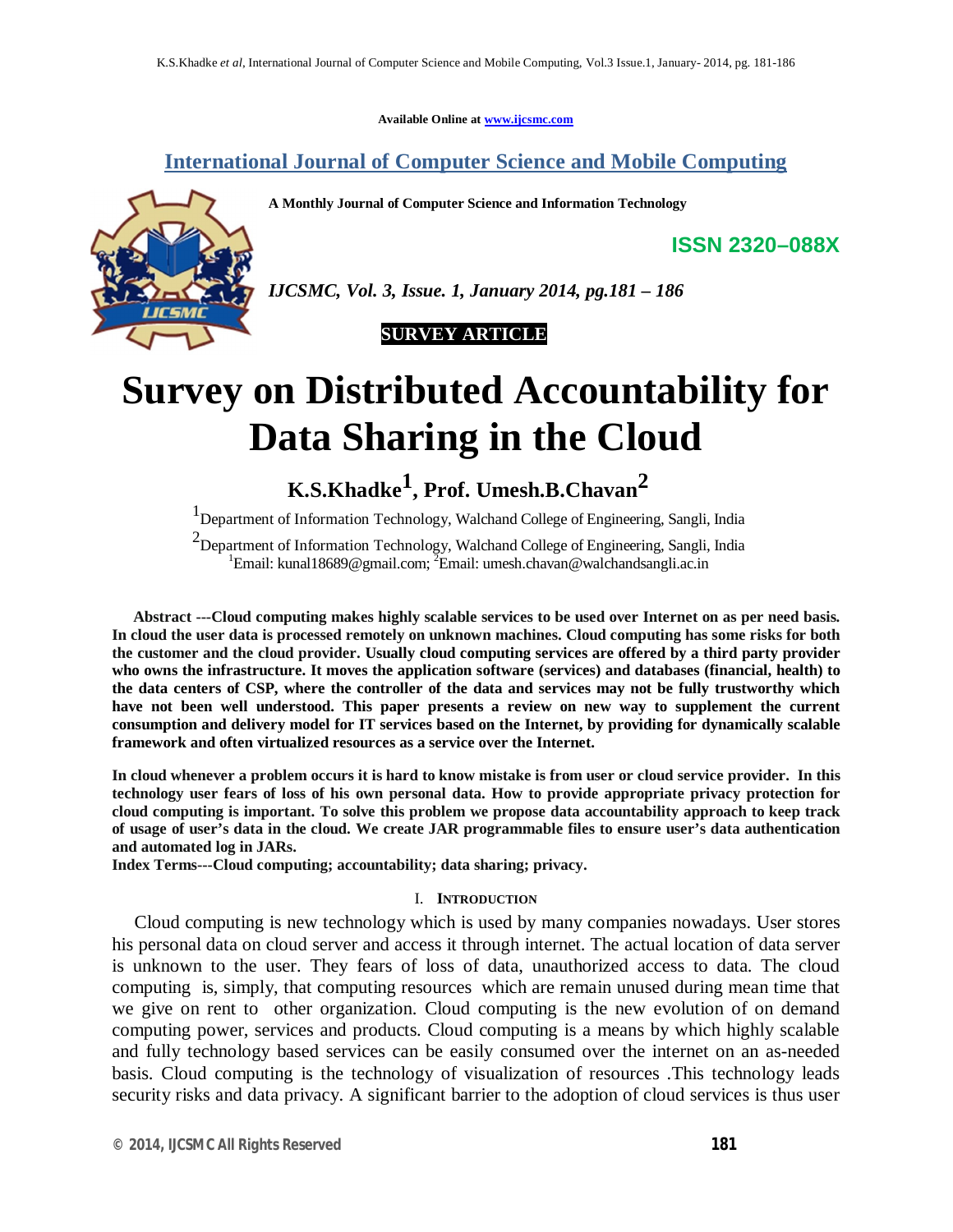fear of confidential data leakage and loss of privacy in the cloud. Privacy is an important and fundamental human right that encompasses the right to be left alone, many techniques is proposed under different systems and security models. The user cannot trust on the cloud service provider, so make trust between both the parties they need some mediator between them that is the trusted third party auditor TPA.

In the cloud, the clients themselves are unreliable or may not be able to afford the overhead of performing frequent integrity checks. Thus, for practical use, it seems more rational to equip the verification protocol with public audit ability, which is expected to play a more important role in achieving economies of scale for Cloud Computing. Moreover, for efficiency consideration, the out-sourced data should not be required by the verifier for the verification purpose The other important concern among previous designs is that of supporting dynamic data operation for cloud data transfer and security applications. In Cloud Computing, the remotely stored private and personal data might not only be accessed but also updated by the clients such as through block modification, deletion and insertion, The user (customer) uses cloud to provide his service to its customer. Service S is stored on CSP server but it is unknown to user. Hence there should be mechanism by which user can track his data or service.

To solve user's problem we need a mechanism which monitor the usage of user's data in the cloud. The solution to this is Cloud Information Accountability (CIA). Accountability is a set of approaches to addresses two key problems lack of consumer trust on CSP and difficulty faced by CSP with compliance across geographic boundaries. Information accountability is keep the data usage transparent and tractable [2].CIA provides usage control, access control and authentication.JAR (Java Archives) files are used in the CIA framework. User can set any access policy for their data in the JAR files and automatically log the usage of user data. This framework is platform independent is more advanced than traditional access control.

#### II. **CLOUD TRUST**

Trust means the user have confidence about privacy, security, accountability, and auditability mechanism provided by the CSP [3]. The CSP should provide more security mechanism so that unauthorized user can't access data. Privacy stands for protection of data over leakage of data. Accountability means obligation of the service policies defined by the user is followed or not, that is only allowed users of service can use the service. Auditability means how the system maintained records and systems that enable efficient auditing of processes within the cloud.

## III. **ACCOUNTABILITY**

Cloud computing is technology where massively scaled IT related capabilities are provided as a service across the internet to multiple external customers and are billed and there is a considerable growth in the usage of this service. Amazon is the pioneer in this field. It is important to define what is mean by 'accountability' as the term is susceptible to a variety of different meanings within and across disciplines. For example, the term has used for a number of years in computer science to refer to an imprecise requirement that is met by reporting and auditing mechanisms.

## *A. WHAT IS ACCOUNTABILITY?*

Accountability is the term which is replacing to a variety of different meanings within and across disciplines. For example, the term has been used for a number of years in computer science to refer to an imprecise requirement that is met by reporting and auditing mechanisms.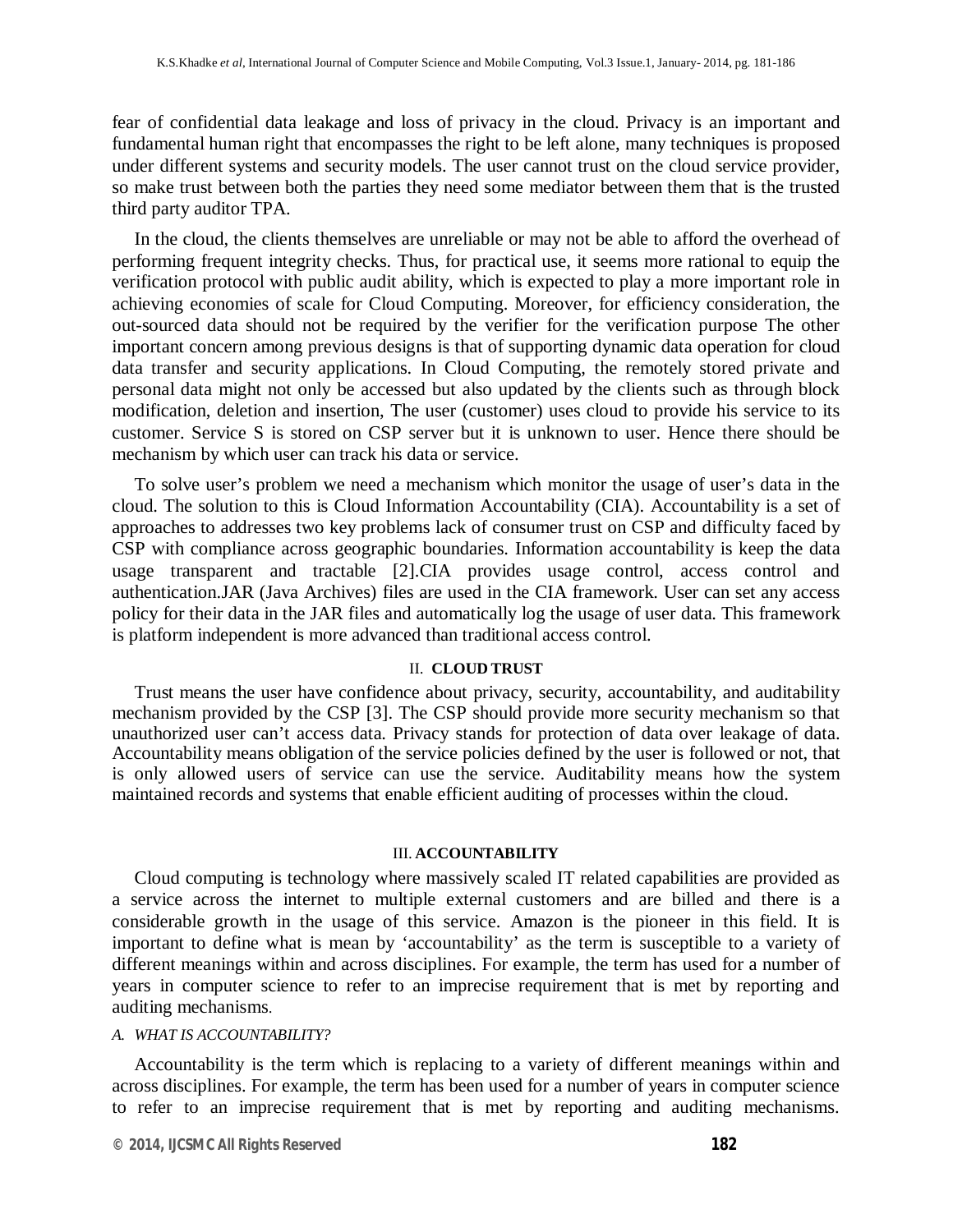Accountability is corporate data governance (the management of the usability, availability, integrity and security of the data used, stored, or processed within an organization). Protection approaches have heavily influenced by public law, rules and regulations and premised upon command and control over the regulatory strategies. However, such legislative and regulatory mechanisms have declined in effectiveness as technological developments render the underlying regulatory techniques obsolete.

Accountability in our sense will be achieved via a combination of private and public accountability [4] [5].

## *B. BENEFITS OF ACCOUNTABILITY*

Individuals should be adequately informed about how their data is handled within the cloud and the responsibilities of people and organizations. Transparency in cloud computing is important not only for legal and regulatory reasons, but also to avoid violation of social norms.

The corporate user provides assurance and transparency to the customer/client through its privacy policy, while requiring similar assurances from the SP through contractual measures and audits.

Accountability helps user trust. When it is not clear to individual why their secure private information is requested, or how and by whom it will be processed, this lack of control will lead to distrust. There are also security-related concerns about whether data in the cloud will be adequately protected.

Most data protection regimes require a clear allocation of responsibility for the processing of PII, as existing regulatory mechanisms rely heavily upon user and regulator intervention with responsible parties. Such as mobile e-commerce and cloud computing, can hinder determination of that responsibility. As information is shared and processed within the cloud, pre-empts perceptions of regulatory failure, which is also permits companies to assess their trading risks in terms of potential financial losses and data privacy data. This knowledge can be used to establish organizational and group privacy data and the available security standards, and to implement due diligence/compliance measures

Which conform to regulatory parameters, but which are otherwise negotiable between contracting organizations, Based on relevant operational criteria.

Accountability helps ensure that the cloud service complies with laws, and also the mechanisms proposed in this paper help compliance with cloud provider organizational policies and auditing [5] [6].

## *C. PROBLEM STATEMENT*

A customer is interested in running serviceS on the cloud, which can be accessed by its customers. For this customer makes agreement A with cloud service provider how to run and who are the stakeholders. The customer has no control on physical server where its service application is stored and he cannot check status.

As the above scenario we noticed some observations a user who wants to use the service sends its information to cloud service provider, then CSP check the access permissions for that user (if he subscribed that service) then access is given.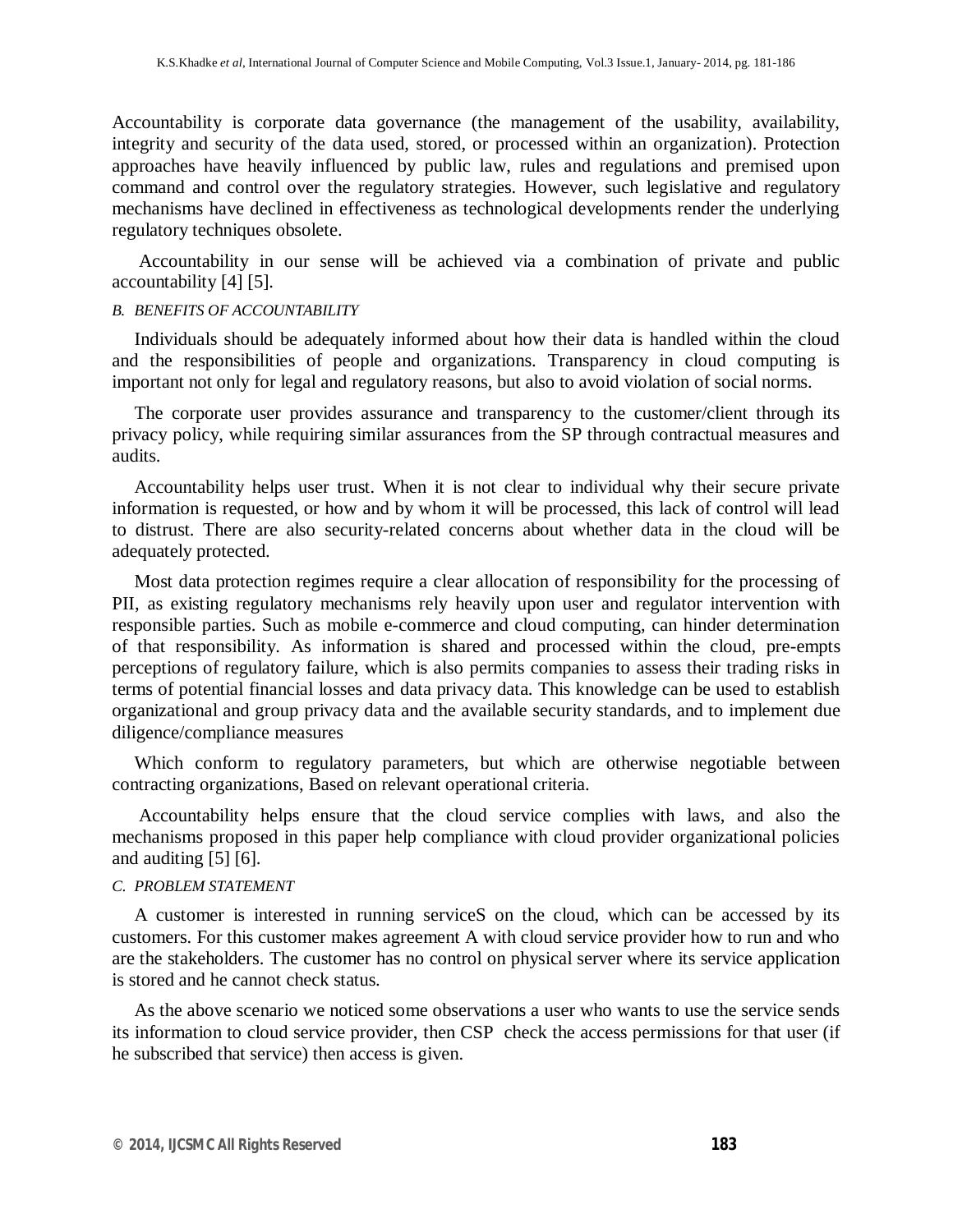

Fig. 1.Cloud computing scenario with Cloud customer, Cloud provider and User

To maintain the track of usage of data we develop logging and auditing. This satisfy following requirements

- 1. The logging must be decentralized as the cloud is distributed in nature.
- 2. Each access to the user's data must be correctly logged.
- 3. Log files must reliable and tamper proof.
- 4. Log files must send back to data owner.

## IV.**CLOUD INFORMATION ACCOUNTABILITY**

## CIA framework proposed in this paper solves above problems and fulfill all requirement.

*A. MAJOR COMPONENTS*

There are two major components of the CIA, first is the logger, and second is the log harmonizer. The logger is gets downloaded with the data when customer access the data, and it get copied whenever the data are copied. Logger keeps track of each copy of user's data and maintains logging access to that copy. The log harmonizer is the component which helps the user to access the log files created by logger. All logger are centrally connected to log harmonizer.

# *B. DATA FLOW*

First, each user creates a pair of public and private keys based on Encryption algorithm. Using these keys, the user will create a logger which is a JAR file, to store its data items. The JAR files contain rules for the access control of the data. It is responsible for handling the user's data by the stakeholders in the cloud. Only authorized users can access the data.

Then, the JAR file is given to CSP according to which he has to work. To authenticate this JAR files CSP uses the certificates from the trusted third party.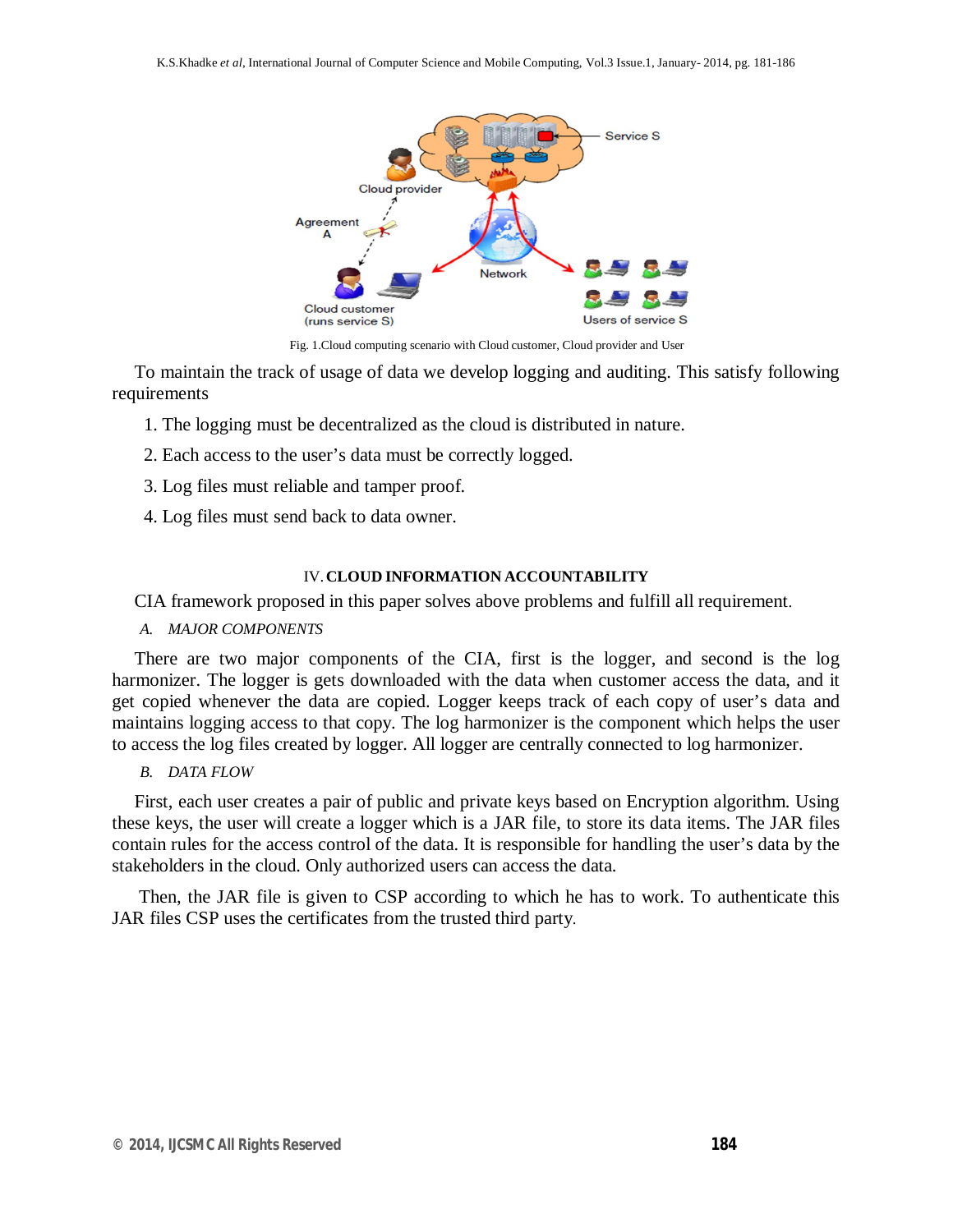

Fig. 2.Overview of the CIA framework

When authentication is done cloud service provider will give access to customer of the user after the completing subscription of the use'r service. JAR gets downloaded at customers place. According to the access conrol rules which are set during creation of JAR it keeps track of usage and maintain logging. When there is access to user's data JAR will generate a log record automatically.

The logs are stored along JAR and encrypted using public key to avoid unauthorized access to the log. User can give same pair of key to all JAR files, also can use different pair of keys. The log harmonizer will make correction if any error is occur during log creation. The logs are verified by the user by decrypting the JAR by his private key, also auditing is done by using log harmonizer[2].

## V. **CONCLUSION**

It is more and more important to defend and preserve people's privacy on the Internet, against unwanted and unauthorized disclosure of their confidential data. Despite laws, legislations and technical attempts to solve this problem, at the moment there are no solutions to address. Throughout this paper, the authors have systematically studied and review the security and privacy issues in cloud computing. We have identified the most representative security/privacy attributes (e.g., confidentiality, integrity, availability, accountability, and privacy-pre servability). Cloud computing is a new term that is introduced in business environment where users can interact directly with the virtualized resources and safe the cost for the consumers. Some security issues and their counter measures are discussed in this paper. It has several models to protect its data for the business users. An organization used private clouds within its organization to prevent from loss of data. Security in cloud computing consist of security abilities of web browsers and web service structure. We also discussed the cloud information accountability framework for data sharing in the cloud.

## **ACKNOWLEDGMENT**

We express our sincere thanks to all the authors, whose papers in the area of Cloud accountability are published in various conference proceedings and journals.